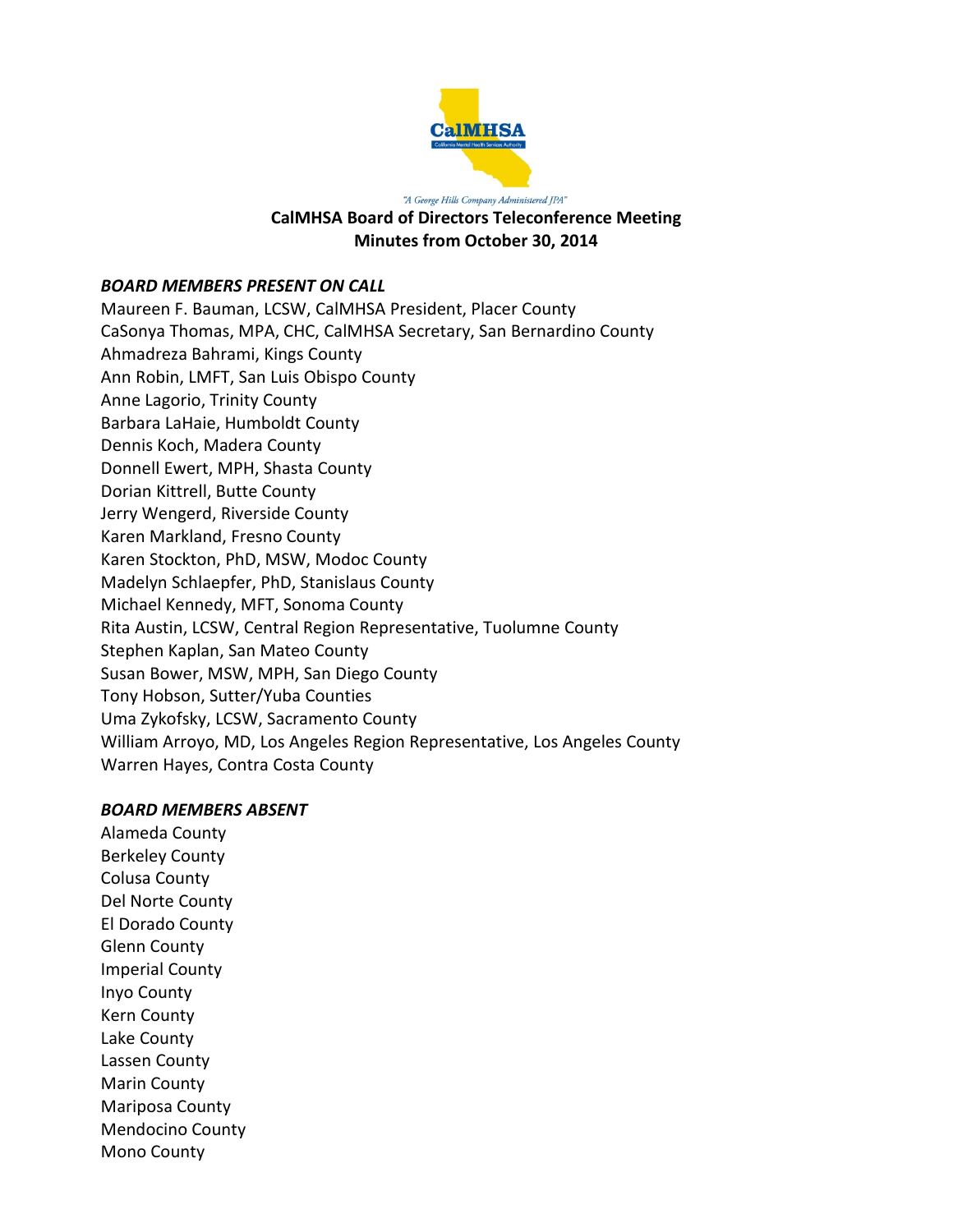Monterey County Napa County Nevada County San Benito County San Francisco County San Joaquin County Santa Barbara County Santa Clara County Santa Cruz County Siskiyou County Solano County Tri-City Mental Health Center Tulare County Ventura County Yolo County

# *STAFF PRESENT ON CALL*

Doug Alliston, CalMHSA Legal Counsel, Murphy Campbell Alliston & Quinn John Chaquica, CPA, MBA, ARM, CalMHSA Executive Director Ann Collentine, MPPA, CalMHSA Program Director Kim Santin, CPA, CalMHSA Finance Director Laura Li, CalMHSA JPA Administrative Manager Tami Cowgill, CalMHSA Executive Assistant Armando Bastida, CalMHSA Administrative Assistant

## *MEMBERS OF THE PUBLIC PRESENT ON CALL*

Jane Ann LeBlanc, Sacramento County Jeremy Wilson, Butte County Mary Hale, Orange County

## **1. CALL TO ORDER**

The Board of Directors of the California Mental Health Services Authority (CalMHSA) was called to order by President Maureen F. Bauman, LCSW, at 4:02 p.m. on October 30, 2014, at the location of 1152 B Avenue, Auburn, California. President Bauman welcomed those participating on the conference call.

President Bauman asked Laura Li, CalMHSA JPA Administrative Manager, to call roll in order to confirm a quorum of the Board.

## **2. ROLL CALL AND INTRODUCTIONS**

Ms. Li called roll and informed President Bauman a quorum had not been reached, and preceded with taking roll call of the Executive Committee.

Ms. Li concluded that a quorum of the Executive Committee had been reached. Ms. Bauman stated that the meeting will continue as an Executive Committee meeting.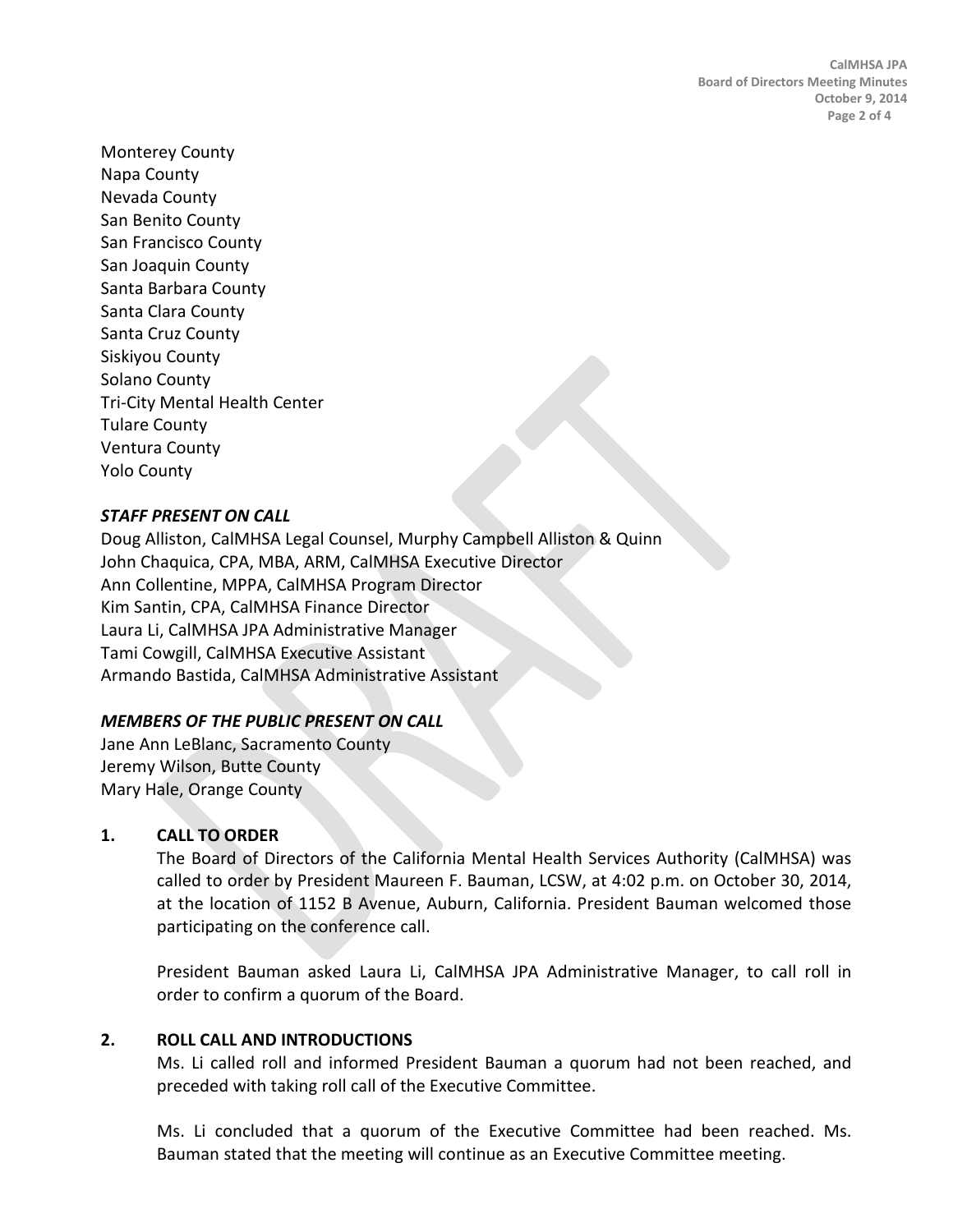### **3. INSTRUCTIONS FOR PUBLIC COMMENT AND STAKEHOLDER INPUT**

President Bauman then asked members of the public to introduce themselves. It was deemed that no public was present for the call. Laura Li, CalMHSA JPA Administrative Manager, reviewed the process of providing comments on agenda items.

#### **4. REPORT FROM CALMHSA SEARCH COMMITTEE**

President Bauman commenced by reminded everyone of those who formed the Search Committee and participated, as follows: Jerry Wengerd from Riverside County, Anne Robin from San Luis Obispo County, and Dawan Utecht from Fresno County, along with the Executive Committee. Since June, the Search Committee met several times and did interviews for the Executive Director position, which did not result in a recommendation for the Executive Director position. Given what has been learned through the initial recruitment process, the Search Committee updated the Restructure Structure Plan, which includes a timeline for the executive director (ED) recruitment

The updated Restructure Plan has the new Executive Director focus on fund development, and the ongoing organizational efforts continue to be supervised by CalMHSA's structure. As time evolves the restructure will be reassessed and changes will be made as deemed appropriate. Ms. Bauman added the Committee had been entertaining conversations with a recruitment organization to see they could serve in an advisory role to improve the process and increase the pool of qualified applicants. The plan is to:

- Collect information from potential candidates
- Interview candidates in December and present the potential candidates to the Board

Mr. Chaquica presented information on the costs of the process of searching for the executive director candidate. There has been discussion on using an organization in an advisory capacity in order to professionally handle the recruitment process.

Mr. Alliston stated that the plan is the best it can be, and the time frame is reasonable.

*Action: Approval of the Revised Structuring Plan with timeline as presented. Motion: Karen Stockton, PhD, MSW, Modoc County*

*Second: William Arroyo, MD, Los Angeles County*

| <b>EXECUTIVE COMMITTEE MEMBERS</b>    |            |                             |        |
|---------------------------------------|------------|-----------------------------|--------|
| Maureen Bauman, Placer County         | Aye        |                             |        |
| Scott Gruendl, Glenn County           | Absent     |                             |        |
| Mary Hale, Orange County              | Non-Voting | Alfredo Aguirre, San Diego  | Absent |
| Michael Kennedy, Sonoma County        | Aye        | Jo Robinson, San Francisco  | Absent |
| Vic Singh, San Joaquin County         | Absent     | Rita Austin, Tuolumne       | Aye    |
| Marvin Southard, Los Angeles County   | Absent     | William Arroyo, Los Angeles | Aye    |
| Karen Stockton, Modoc County          | Aye        | Vacant, Superior Region     | N/A    |
| CaSonya Thomas, San Bernardino County | Ave        |                             |        |